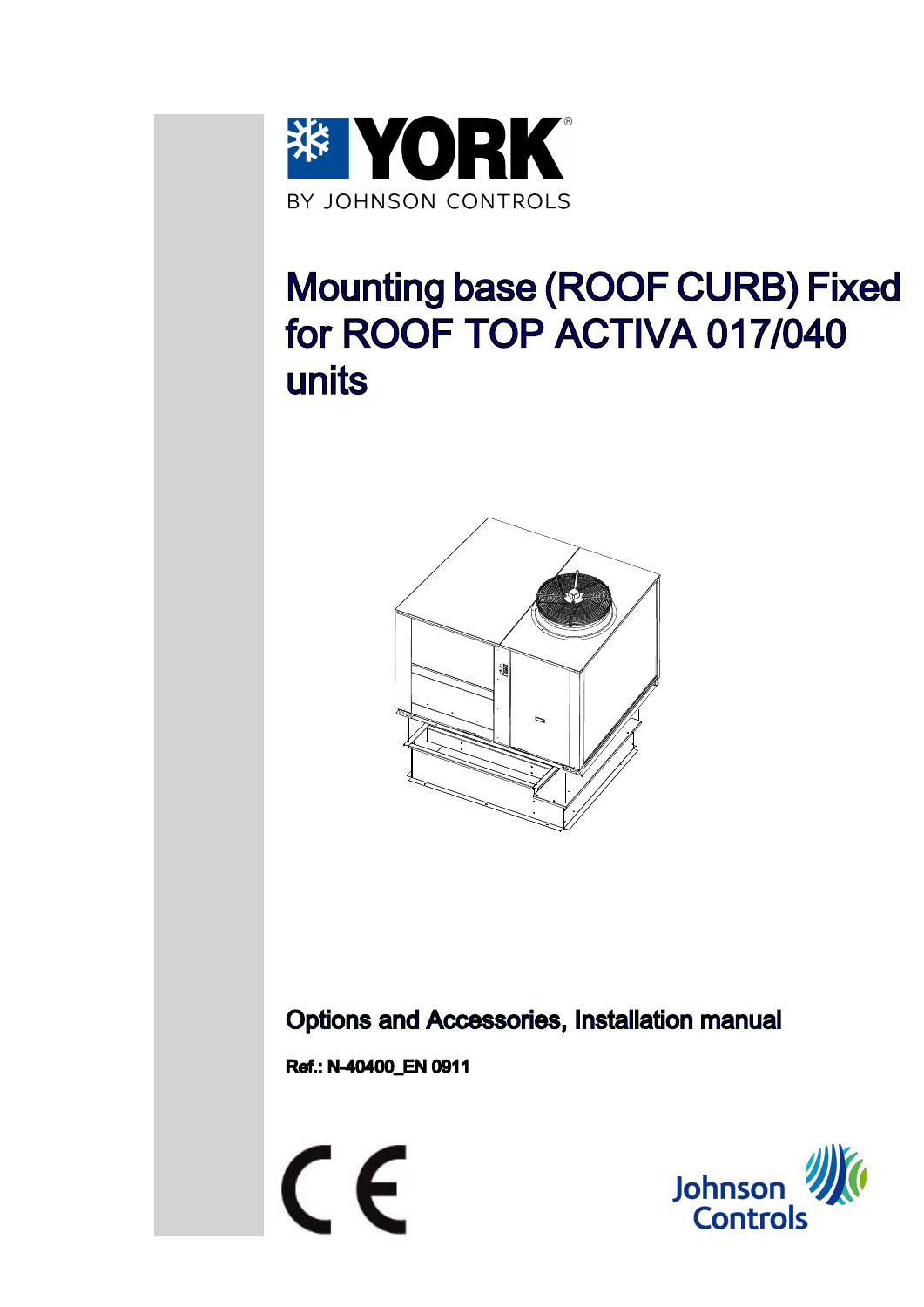## Index

| Mounting base (ROOF CURB) Fixed for ROOF TOP ACTIVA 017/040 units1 |  |
|--------------------------------------------------------------------|--|
|                                                                    |  |
|                                                                    |  |
|                                                                    |  |
|                                                                    |  |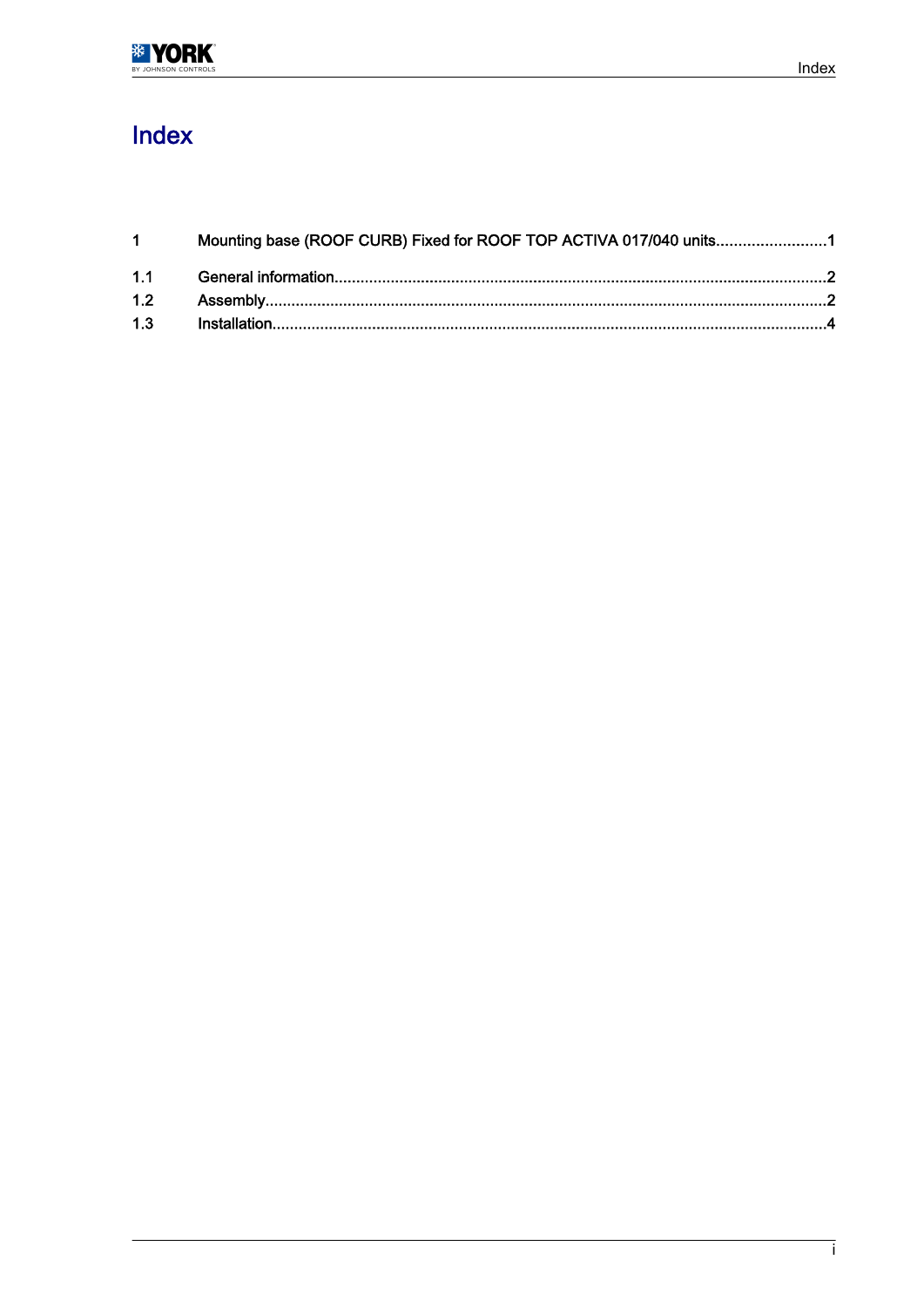1

## <span id="page-2-0"></span>Mounting base (ROOF CURB) Fixed for ROOF TOP ACTIVA 017/040 units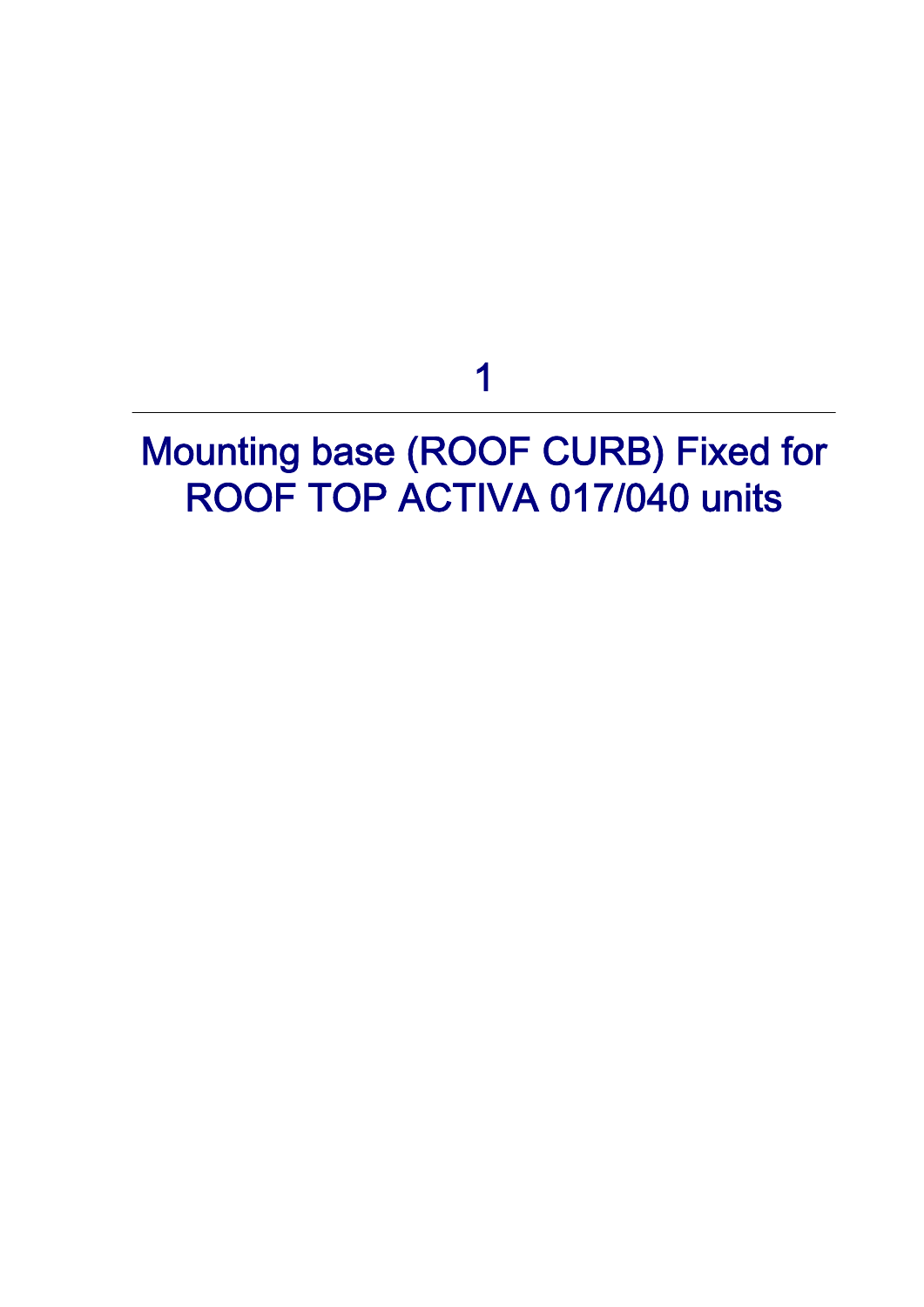

<span id="page-3-0"></span>1.1 General information

## 1.1 General information

The fixed ROOF CURB mounting base is suitable for installing on flat building roofs (with no inclination).

It is a structure made of galvanised sheet steel, and is supplied unassembled in kit form for on-site assembly and installation.

It consists of a closed frame that fits under the base of the unit, providing a sealed joint between the latter and the cover of the building.

It allows to assemble the ducts directly from inside the building, before installing the Roof Top unit.

The power and control cables can also be passed to the unit through the roofcurb, as well as the hot water and gas supply lines when the unit has the corresponding heating options.

### 1.2 Assembly

#### Exploded view



- 1. Identify the components in the figure.
- 2. Join the two outer sides -1-, -2-, -3-, -4- and -7-. Do not tighten the bolts.





- 3. Assemble the inner crossbeams -5- and -6-.
- 4. Secure using the bolts.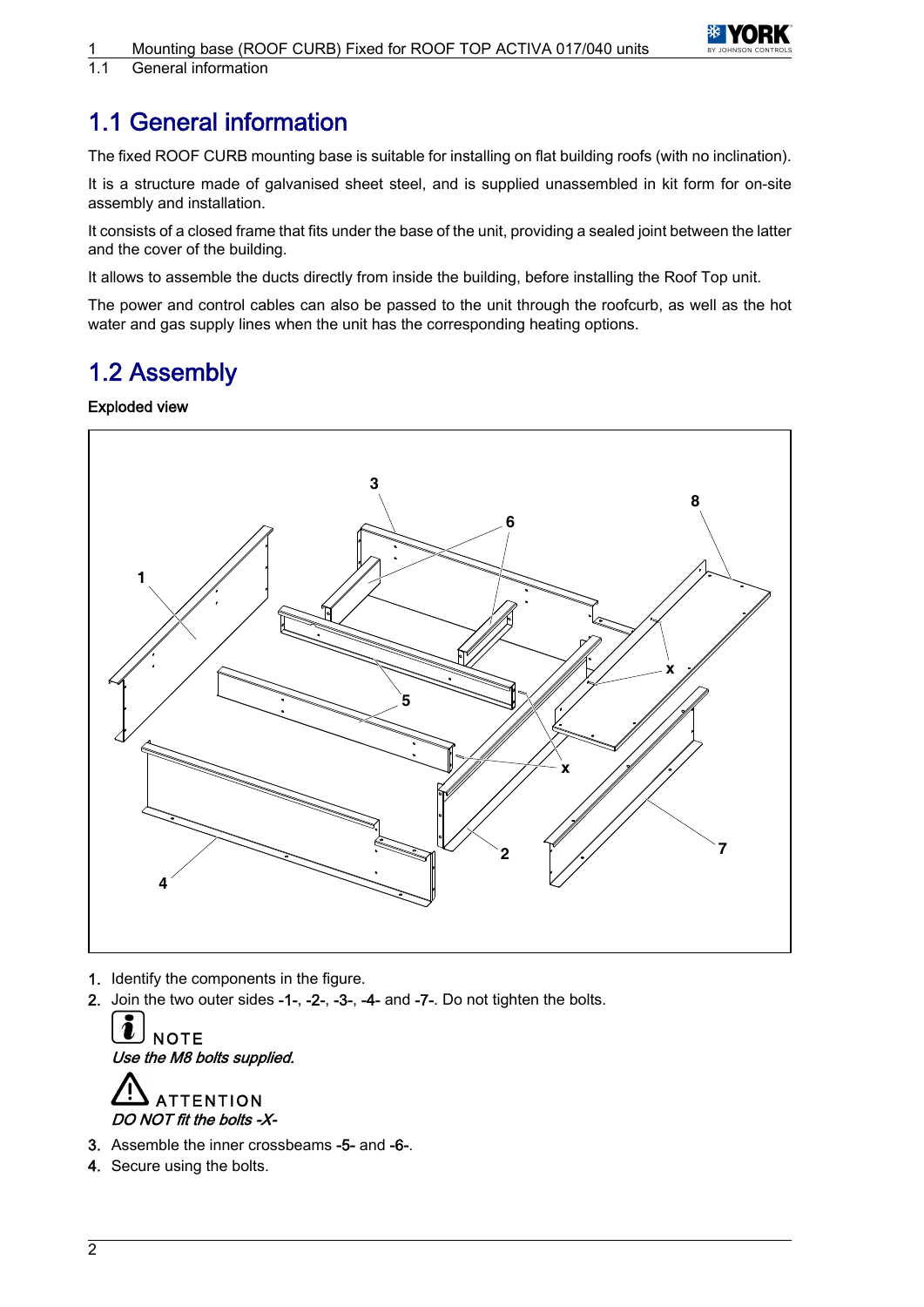

5. Assemble the panel -8- and fix it to the sides -2-, -3-, -4- and -7-.



### The bolts on points -X- fix panel -8- to the side -2- and to the crossbeams -5-.

- 6. Tighten the bolts.
- 7. Check the dimensions according to the *General dimensions* figure.

#### General dimensions



- SA Supply air Y
- RA Return air

Holes for fixing to the structure of the building (x10)

| Model       | Α    | в   | C   | D   | Е    | F   | G   | н   | J    |     |      | M   | N   | Weig $ $<br>ht<br>[kg] |
|-------------|------|-----|-----|-----|------|-----|-----|-----|------|-----|------|-----|-----|------------------------|
| 017/<br>022 | 1410 | 450 | 605 | 255 | 1320 | 250 | 660 | 410 | 1600 | 600 | 1410 | 305 | 800 | 71                     |
| 032/<br>040 | 1720 | 600 | 695 | 325 | 1570 | 260 | 850 | 460 | 1850 | 725 | 1720 | 410 | 900 | 86                     |

Data and measurements subject to changes without prior notice.